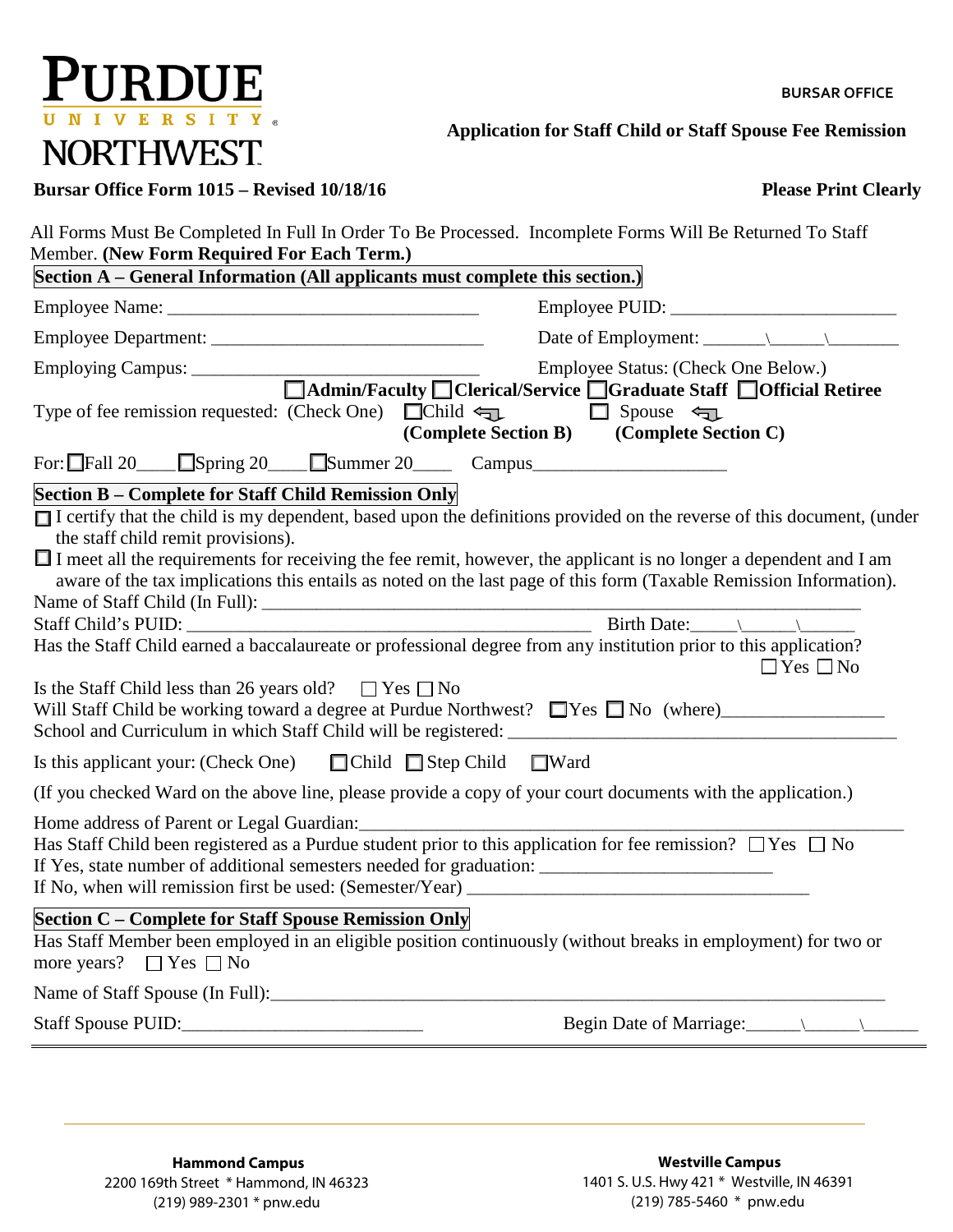This section must be completed by both the employee and the employing department. By signing this form the  **status, termination or change in dependency status.** The employing department is certifying the date of continuing employment. Forward the form to Human Resources for final approval. employee is certifying that all information provided on this form is correct and understands that falsification of any information on this form may constitute fraud. The employee further certifies the relationship and dependency status (if applicable) between the applicant and the employee, and agrees to furnish copies of federal income tax returns to the University upon request. **The staff member is to contact the Bursar office in the event of a change in family** 

| <b>Required Signature of Employee:</b>                                                  | Date:                                      |
|-----------------------------------------------------------------------------------------|--------------------------------------------|
| <b>Required Signature of Department Head:</b>                                           | Date:                                      |
| I certify the employee listed above has been employed since $\Box$<br>should be noted.) | (If employment has not been continuous, it |
| Signature:                                                                              | (Human Resources) Date:                    |

| Bursar Office Use Only: Date Entered |  | Initials |
|--------------------------------------|--|----------|
|--------------------------------------|--|----------|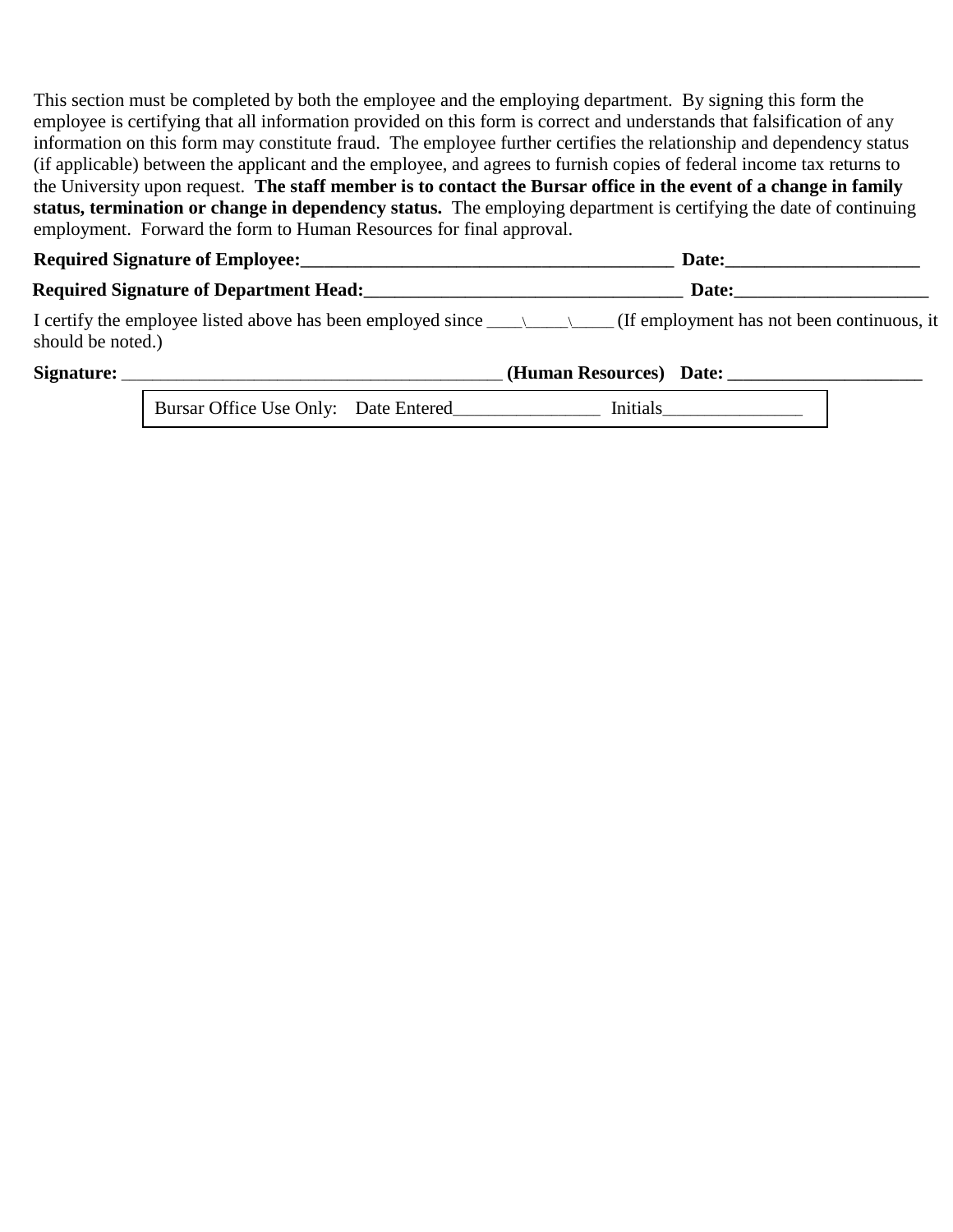# URDUE **NORTHWEST**

### **Staff Child And Staff Spouse Remission Policy Please refer to Executive Memorandum No. C-7**

- If a staff member's appointment terminates within six weeks after the start of the semester or prior to July 1 during the summer session and course work is continued, full student fees must be paid for the semester or summer session.
- If staff member is an Official Retiree of the University or disabled, they need to send the complete application to Human Resources for verification.
- Remission will not cover any special fees, technology fees, lab fees, deposits, workshop fees and differential fees.
- Part-Time Lecturers and Visiting Scholars are not eligible for fee remissions.

#### **Staff Child Remission**

 **Staff Children Are:** (1) Natural children, stepchildren, legally adopted children, or eligible foster children who degree from a four year degree granting institution; and (3) such children who are eligible for admission and have not reached their 25th birthday prior to the term for which they will next enroll, who are unmarried and are dependents of the employee as determined for federal income tax purposes with respect to the qualified tuition reduction income exclusion or by a qualified child support order. Stepchildren and legally adopted children must have had this status for at least one full year at the time of enrollment to be eligible for this benefit. (2) Such children who have not received or completed requirements for a baccalaureate (or equal) retention under existing University policies.

- • Parent or guardian is employed in a regular half-time or more position or an active duty member of the Armed Forces with duties performed on a Purdue Campus or disabled and receiving short-term or long-term disability benefits or retired or deceased and eligible to receive benefits as outlined in Executive Memorandum No.B-35.
- Student must be a full or part-time degree seeking undergraduate student.
- Student must not have earned a baccalaureate or professional degree from any institution.
- Student must be seeking a degree offered by the Northwest, West Lafayette or Fort Wayne campuses.
- Student must be under 26 years of age to initially obtain the remission.
- • Students who are enrolled and turn 26 years of age will be eligible for the fee remission as long as they are continuously registered.

#### **Staff Spouse Remission**

- The staff member must have been employed on a continuous basis for at least two years before the spouse is eligible for the remission. (First day of the semester constitutes the cut off date.)
- The remission rate will apply for a maximum of seven (7) credit hours for Spring and Fall semesters and four (4) credit hours for the Summer session. Full fees will be assessed on each hour over the limit.

Remission applies to undergraduate and graduate courses.

The regular spouse fee remission does not apply to graduate staff; however, non-resident graduate staff spouses are eligible for remission of non-resident tuition.

**Note:** Please make sure to obtain both the employee and department head signatures on this application. Forms will not be processed without proper certification. Return the completed application form to Human Resources.